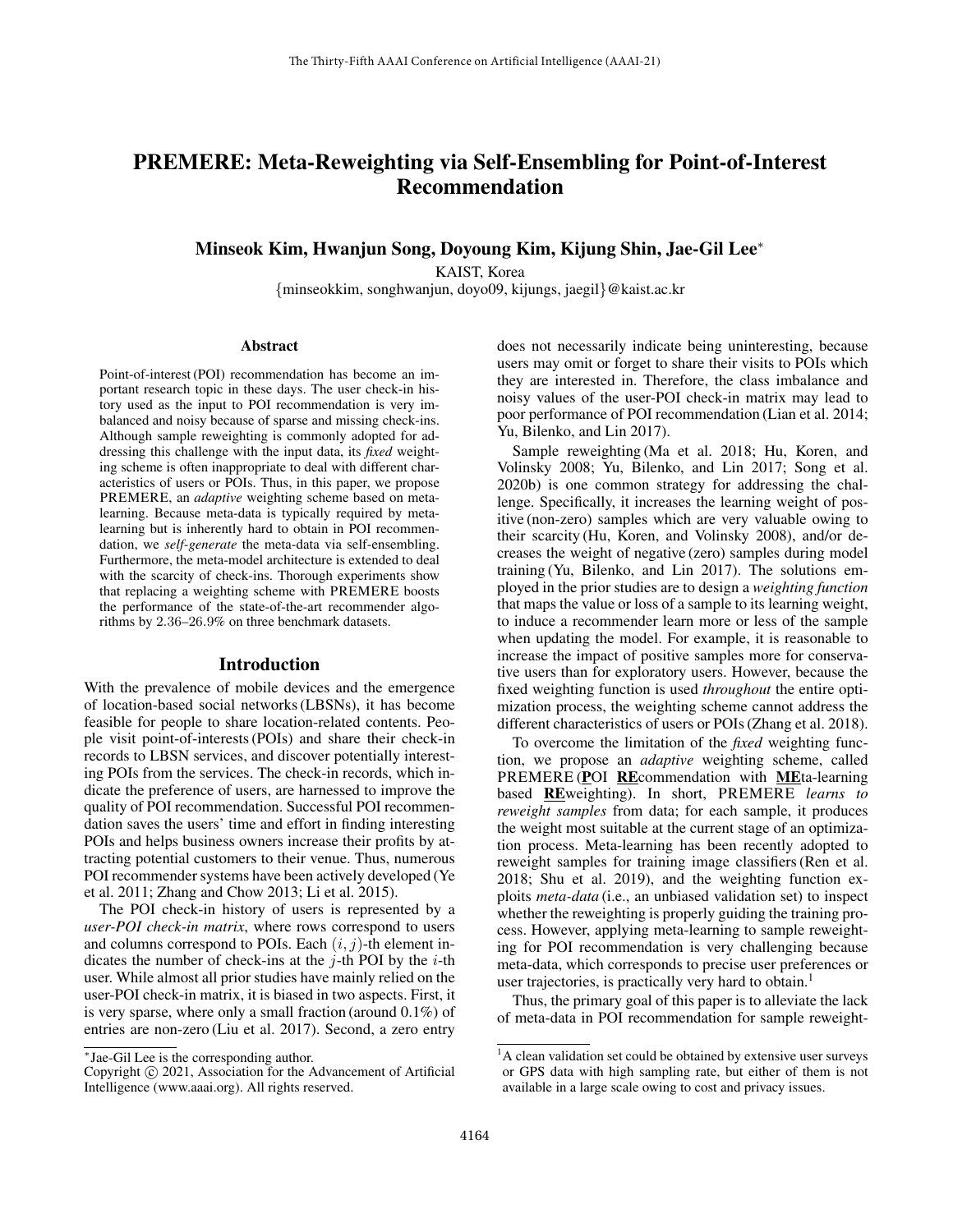

Figure 1: Overall procedure of PREMERE and its metadata generation strategy through temporal ensembling.

ing based on meta-learning. Toward this goal, we exploit self-ensembling, or more specifically *temporal ensembling* (Laine and Aila 2017; Tarvainen and Valpola 2017), to generate meta-data. PREMERE involves two models: a recommender model and a meta-model (i.e., weighting function). The overall training procedure is illustrated in Figure 1. The recommender model parameterized by w infers the visit probability that each user will visit each POI at each epoch. If this prediction result for a user-POI pair is stable for a sufficient number of consecutive epochs, we regard that the prediction result tends to be the same as the ground truth, following the notion of temporal ensembling. Then, the user-POI pair annotated with the stable prediction result is confidently used as meta-data for training the meta-model parameterized by Θ. The parameter updates alternate between the recommender model and the meta-model.

Overall, the key contributions of this paper are summarized as follows:

- We propose PREMERE, a meta-learning approach to employ adaptive sample reweighting to mitigate the class imbalance and noisy values of the input data. Furthermore, a novel meta-model architecture, PREMERE-NET, is developed to cope with the class imbalance issue. To the best of our knowledge, our work is the first attempt to adopt meta-learning for POI recommendation.
- We alleviate the absence of the meta-data by its selfgeneration via temporal ensembling, which is used to update the PREMERE-NET model that understands the characteristics of users and POIs.
- The recommendation accuracy improves by 2.36–26.9% for three real-world benchmark datasets when a heuristic weighting function is replaced with PREMERE in the state-of-the-art recommender algorithms. Note that PRE-MERE can be applied to any recommender algorithm.

# **Preliminary**

A *POI recommendation* algorithm receives users' check-in records and then provides a list of POIs that each user is likely to visit but has never visited before. Each check-in record contains a user  $u$ 's visit to a POI  $l$ , along with the POI location and the visit timestamp. The records are aggregated to form a *user-POI check-in matrix* V in Definition 1.

**Definition 1.** Let  $N$  and  $M$  be the number of users and the number of POIs, respectively. Then, a *user-POI check-in*

*matrix*  $V \in \mathbb{R}^{N \times M}$  is defined as a matrix, where each entry  $v_{u,l}$  is the count of check-ins of the user u at the POI l.

Then, we introduce a *user interest matrix* X in Definition 2, following the common problem setting in the recent literature for POI recommendation (Ma et al. 2018).

**Definition 2.** A *user interest matrix*  $X \in \mathbb{R}^{N \times M}$  is defined as the binarized user-POI check-in matrix for exhibiting users' interest in POIs, where  $x_{u,l}$  is 1 if  $v_{u,l} \ge 1$  and 0 otherwise.

A recommender model, denoted as  $R$  parameterized by  $w$ , receives a user interest matrix  $X$  and returns the user preferences  $X$  over the POIs. Typically,  $R$  is trained to find out w<sup>∗</sup> which minimizes the loss function,

$$
\mathcal{L}(\mathbf{X}; \mathbf{w}) = \frac{1}{N} \sum_{u=1}^{N} \ell(R(\mathbf{x}_u; \mathbf{w}), \mathbf{x}_u) = \frac{1}{N} \sum_{u=1}^{N} \ell(\hat{\mathbf{x}}_u, \mathbf{x}_u)
$$

$$
= \frac{1}{|\Omega(\mathbf{X})|} \sum_{x \in \Omega(\mathbf{X})} \ell(\hat{x}, x), \tag{1}
$$

where  $x_u$  (or  $\hat{x}_u$ ) denotes a user row vector of  $X$  (or  $X$ ), x (or  $\hat{x}$ ) denotes an element of **X** (or  $\hat{\mathbf{X}}$ ),  $\Omega(\mathbf{X})$  denotes the set of elements of **X**, and  $\ell(\hat{x}, x)$  indicates any loss function, e.g., mean squared error  $\|\hat{x} - x\|_2^2$ . After training is complete, for a user u, the top-K POIs in  $\hat{\mathbf{x}}_u \in \mathbb{R}^M$  except visited POIs are recommended to the user. However, owing to the class imbalance and noisy values in X, naively minimizing the default loss in Eq.  $(1)$  may hinder the model  $R$ from understanding true user preferences and lead to unsatisfactory recommendation.

## PREMERE: Meta-Reweight Methodology

In this section, we present the detailed procedure of PRE-MERE and the architecture of PREMERE-NET.

Problem Setting: In order to incorporate sample reweighting into the optimization process, we aim to train the model R by minimizing the extended loss function,

$$
\mathcal{L}'(\mathbf{X}; \mathbf{w}, \Theta) = \frac{1}{|\Omega(\mathbf{X})|} \sum_{x \in \Omega(\mathbf{X})} f(I_x; \Theta) \ell(R(x; \mathbf{w}), x), \tag{2}
$$

where  $\Theta$  indicates the parameter of the meta-model f, and  $I_x$  is the set of relevant features (e.g., loss) needed for the meta-model. For each sample x,  $f(I_x; \Theta)$  returns the best weight learned by meta-learning. Both  $R$  and  $f$  are supposed to be deep neural network (DNN) models. Overall, the optimal parameter  $w^*$  of R is determined as

$$
\mathbf{w}^* = \underset{\mathbf{w}}{\arg\min} \mathcal{L}'\left(\mathbf{X}; \mathbf{w}, \Theta\right). \tag{3}
$$

# Overall Procedure

Each epoch of the training procedure for both the *recommender model* R and the *meta-model* f conducts the three steps, following the common procedure of metalearning (Ren et al. 2018; Shu et al. 2019). The sequence of updates and data flow are illustrated in Figure 2. The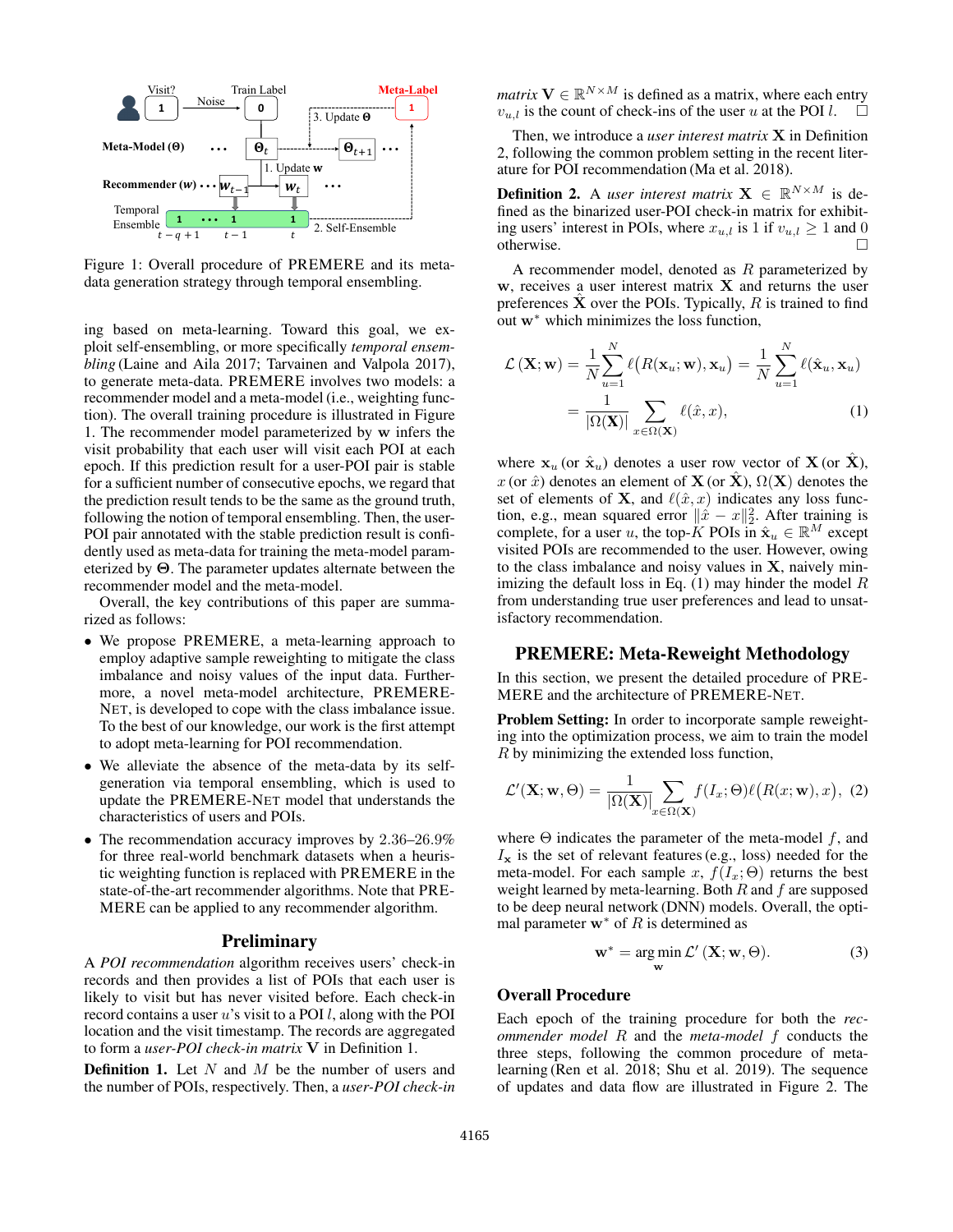

Figure 2: Sequence of the updates in a unified training procedure of PREMERE.

feedback is provided back and forth between the two models during the training procedure. For now, the meta-data is assumed to be given for ease of exposition, though it needs to be self-generated by PREMERE; the meta-data has the form of the user interest matrix in Definition 2, except that each element is a real number in  $[0, 1]$  indicating a visit probability.  $X^{train}$  and  $X^{meta}$  denote the training and metadata (validation) sets, respectively.

1. *Recommender model preliminary update*: In each iteration, a mini-batch of training samples,  $B_t$  =  $[\mathbf{x}_{1_{\mathcal{B}_t}}, \mathbf{x}_{2_{\mathcal{B}_t}}, \dots, \mathbf{x}_{b_{\mathcal{B}_t}}] \in \mathbb{R}^{b \times M}$  is constructed by selecting b users from  $X^{train}$  uniformly at random, where b is the mini-batch size; then, the parameter  $w_t$  of the recommender model is updated using the *current* weighting function  $f(\cdot; \Theta_t)$  to create a model with  $\tilde{\mathbf{w}}$  by

$$
\tilde{\mathbf{w}} = \mathbf{w}_t - \eta \nabla_{\mathbf{w}_t} \mathcal{L}' \left( \mathcal{B}_t; \mathbf{w}_t, \Theta_t \right) \big|_{\mathbf{w}_t}, \tag{4}
$$

where  $\eta$  is a learning rate.

2. *Meta-model update*: A mini-batch of meta-data samples  $\mathcal{M}_t$  =  $[\mathbf{x}_{1_{\mathcal{M}_t}}^{meta}, \mathbf{x}_{2_{\mathcal{M}_t}}^{meta}, \dots, \mathbf{x}_{b_{\mathcal{M}_t}}^{meta}]$   $\in$   $\mathbb{R}^{b \times M}$  is constructed by selecting another b users from  $(\mathbf{X}_t^{meta} - \mathcal{B}_t)$ uniformly at random. Note that  $\tilde{w}$  obtained by Eq. (4) is widely known as an inspection on the reweighting efficacy of the current meta-model (Ren et al. 2018; Shu et al. 2019). Hence, the feedback from  $\tilde{w}$  is exploited to update the parameter  $\Theta_t$  of the meta-model by

$$
\Theta_{t+1} = \Theta_t - \eta \nabla_{\Theta_t} \mathcal{L} \left( \mathcal{M}_t; \tilde{\mathbf{w}} \right) \big|_{\Theta_t}.
$$
 (5)

Ideally, because  $\mathcal{M}_t$  contains true user interest, the default loss in Eq. (1) is adopted for training in general.

3. *Recommender model update*: Finally, the parameter  $w_t$ of the recommender model is updated using the *updated* weighting function  $f(\cdot; \Theta_{t+1})$  by

$$
\mathbf{w}_{t+1} = \mathbf{w}_t - \eta \nabla_{\mathbf{w}_t} \mathcal{L}'\left(\mathcal{B}_t; \mathbf{w}_t, \Theta_{t+1}\right)\big|_{\mathbf{w}_t}.
$$
 (6)

However, we argue that above meta-learning pipeline is infeasible in recommendation tasks because of the absence of  $\mathcal{M}_t$  and severe class imbalance. Therefore, in the remaining of this section, we discuss (1) our temporal ensembling approach to solve the former; and (2) our novel meta-model architecture PREMERE-NET to treat the latter.

# Meta-Data Generation via Temporal Ensembling

Our rationale behind the generation of meta-data is based on that POI recommendation resembles semi-supervised learning, in considering that only a few samples are labeled but most of them are not. In POI recommendation, recorded check-ins, which account for a small fraction (i.e., 0.1%) of the entire dataset, correspond to the labeled set, and missing check-ins, which are not reflected in the dataset, correspond to the unlabeled set. A common philosophy of semisupervised learning is to infer the labels of unlabeled samples for use in training a target model. Thus, in this study, temporal ensembling (Laine and Aila 2017), which is shown to be successful in semi-supervised learning, is employed to infer the *confidence* of noisy negative samples.

For temporal ensembling, a *mean-teacher network* (Tarvainen and Valpola 2017), which is an ensemble of the current and earlier versions of a target model network, is formulated by

$$
\mathbf{w}'_{t+1} = \alpha \mathbf{w}'_t + (1 - \alpha) \mathbf{w}_t, \tag{7}
$$

where  $\alpha$  is a hyperparameter for an exponential moving average. Then, for each negative sample in the training set, we calculate the variance of  $q$  consecutive ensemble prediction results to quantify its prediction stability (i.e., confidence), as shown in Definition 3.

**Definition 3.** Let  $x_{u,l}$  be a user u's interest on a POI l and  $R(x_{u,l}; \mathbf{w})$  be the predicted visit probability for  $x_{u,l}$  obtained by the model with w. Suppose that a history of  $q$ recent predictions is maintained as  $H$ . Then, the prediction stability S of  $x_{u,l}$  is formulated by

$$
S_t(x_{u,l}) = var(\mathcal{H}_t(x_{u,l};q)),
$$
  
where  $\mathcal{H}_t(x; q) = \{R(x; \mathbf{w}'_{t-q+1}), \dots, R(x; \mathbf{w}'_t)\}.$   $\Box$  (8)

Then, a meta-data  $\mathbf{X}_t^{meta}$  at time t is constructed depending on the value and prediction stability of each entry of  $X^{train}$ , as stated in Definition 4.

**Definition 4.** A meta-data  $\mathbf{X}_t^{meta} \in \mathbb{R}^{N \times M}$  is a matrix with each entry defined as

$$
x_{u,l}^{meta} = \begin{cases} 1 & \text{if } x_{u,l} = 1\\ \overline{\mathcal{H}_t}(x_{u,l};q) & \text{if } x_{u,l} = 0 \land S_t(x_{u,l}) \le \epsilon, \end{cases} \tag{9}
$$

where  $\overline{\mathcal{H}}$  is the mean of the q prediction results (i.e., metalabel), and  $\epsilon$  is the hyperparameter for stable prediction.  $\Box$ 

When a mini-batch  $\mathcal{M}_t$  of meta-data is constructed, only the entries in  $X_t^{meta}$  defined by Eq. (9) are considered. In addition, PREMERE iteratively refines  $\mathbf{X}_t^{meta}$  every epoch, which is considered as a learning cycle to measure the model changes (Song et al. 2020a).

# PREMERE-NET Architecture

The architecture of PREMERE-NET is improved along two directions, as shown in Figure 3. First, the meta-model input is enriched to include the context data about users and POIs. Second, the flow of the meta-model is extended to have a branch to handle the rare positive (i.e., minor class) samples separately, which is shown in the grey upper part.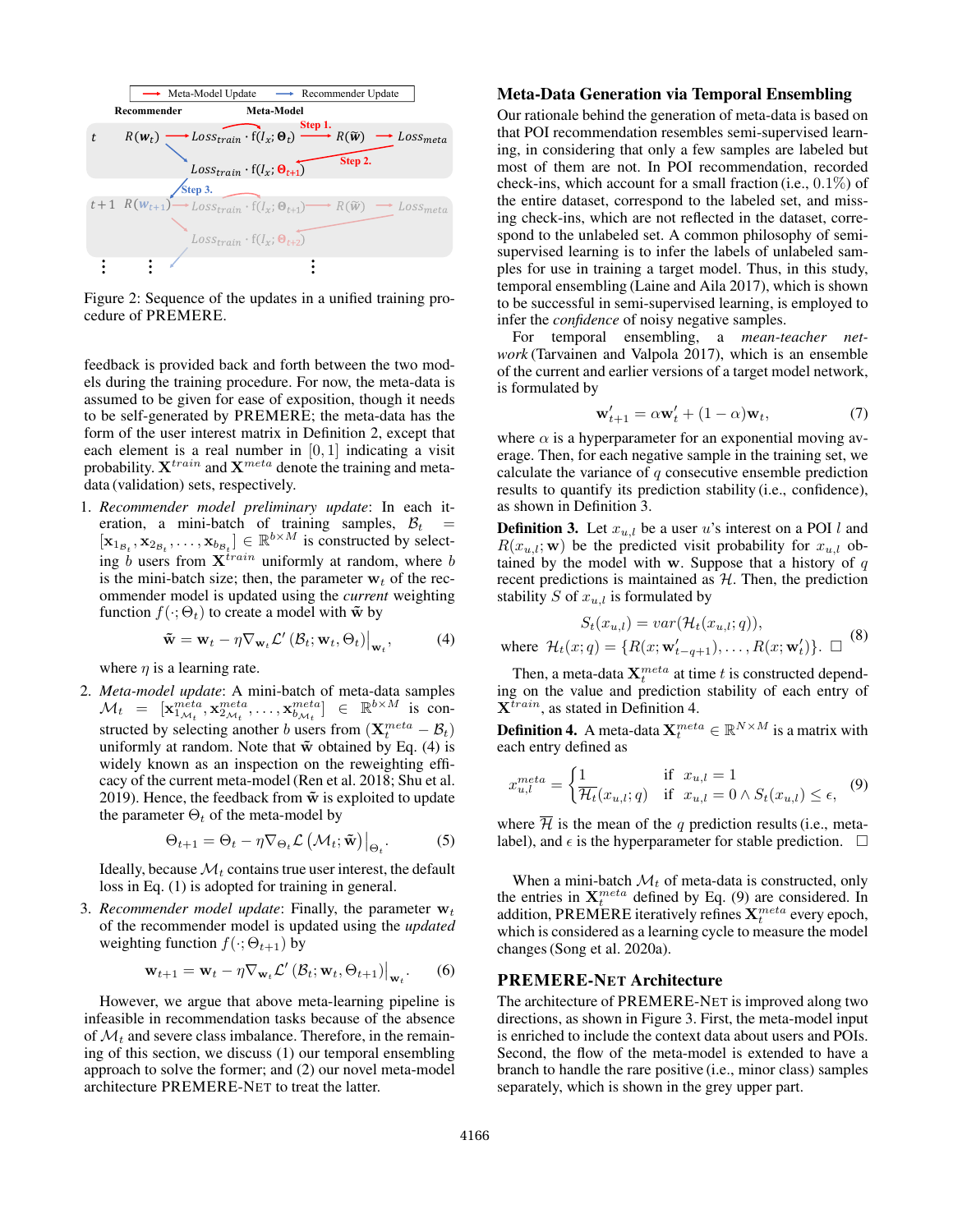

Figure 3: PREMERE-NET meta-model architecture.

**Context Data** For each training sample  $x_{u,l}$ , the context data entails some characteristics or preferences of the user  $u$ over various aspects of the POI l. Four types of the context data are designed in this work based on their availability. Here,  $x_u^1$  denotes the set of the POIs visited by u.

- The *user visit entropy* represents the concentration of user visits and is formulated using the information entropy (Chandler and Percus 1988),  $-\sum_{l \in \Omega(\mathbf{x}_{u}^{1})} P(l) \log P(l)$ , where  $P(l)$  is the proportion of the visits at  $l$  out of all visits by  $u$ . The lower the entropy value is, the more concentrated the user's visits are.
- The *geographical similarity* is formulated by the average of the distance from  $l$  to the other POIs visited by  $u, \frac{1}{|\Omega(\mathbf{x}_u^1)|} \sum_{l' \in \Omega(\mathbf{x}_u^1)} \exp(-\text{dist}(l, l')^2)$ , where  $\text{dist}(\cdot, \cdot)$  is the Euclidean distance between two POIs. It reflects the first law of geography: "everything is related to everything else, but near things are more related than distant things."
- The *temporal similarity* is formulated by the average of the peak-time similarity between  $l$  and the other POIs visited by  $u$ ,  $\frac{1}{|\Omega(\mathbf{x}_u^1)|} \sum_{l' \in \Omega(\mathbf{x}_u^1)} \cos(\mathbf{h}_l, \mathbf{h}_{l'})$ , where  $\cos(\cdot, \cdot)$ is the cosine similarity between two vectors, and  $\mathbf{h}_l$  is a 24-dimensional vector that contains the visit proportion by all users at  $l$  in each hourly interval.
- The *check-in count* is the number of the visits to  $l$  by  $u$ .

Components PREMERE-NET receives the loss of the recommender model and the context for a given sample, and returns the sample weight as the result. As shown in Figure 3, the upper part is added to the conventional meta-model architecture (Shu et al. 2019). In support of the fundamental difference between positive and negative samples, negative ones are handled by the conventional (lower) part, while positive ones are handled by the extended (upper) part.

There are *three* fully-connected layers in PREMERE-NET. First, the *learning degree* layer  $\Theta^{(l)}$  adaptively infers a latent embedding  $\mathbf{z}^{(l)}$ , which is intended to demonstrate how much a given sample contributes to the current training,

$$
\mathbf{z}^{(l)} = \sigma(\Theta^{(l)} \cdot I_{x_{u,l}} + \mathbf{b}^{(l)}),
$$
  
where  $I_{x_{u,l}} = [\mathcal{L}(x_{u,l}; \mathbf{w}_t), C_{x_{u,l}}].$  (10)

Here,  $\sigma$  is an activation function,  $\mathbf{b}^{(l)}$  is the bias of the layer, and  $\mathcal{C}_{x_{u,l}}$  is the context data for  $x_{u,l}$ . Then, the embedding  $z^{(l)}$  is fed to either the *positive boosting* layer  $\Theta^{(p)}$  or the *negative reweighting* layer  $\Theta^{(n)}$  depending on whether a given sample is positive or not. The former is intended to handle the rarity of positive samples, and the latter is aimed

# Algorithm 1 PREMERE Training

INPUT: epochs,  $X^{train}$ : user interest matrix, b: batch size,  $\epsilon$ : consistency threshold, q: history length

- OUTPUT: w<sup>\*</sup>: trained model parameter
- 1:  $t \leftarrow 1$ ;  $\mathbf{w}_t, \Theta_t \leftarrow$  Initialize model parameters;
- 2:  $\mathbf{X}_t^{meta} \leftarrow$  Add positive samples from  $\mathbf{X}^{train}$ ;
- 3: for  $e = 1$  to epochs do
- 4: for *iteration* = 1 to  $N/b$  do<br>5: /\* Meta-Model Update \*/
- /\* Meta-Model Update \*/
- 6:  $B_t \leftarrow$  Sample a train mini-batch from  $\mathbf{X}^{train}$ ;<br>7:  $\tilde{\mathbf{w}} \leftarrow \mathbf{w}_t \eta \nabla \mathcal{L}'(B_t; \mathbf{w}_t, \Theta_t)$ : /\* By Eq. (4)
- 7:  $\tilde{\mathbf{w}} \leftarrow \mathbf{w}_t \eta \nabla \mathcal{L}' (\mathcal{B}_t; \mathbf{w}_t, \Theta_t)$ ; /\* By Eq. (4) \*/
- 8:  $\mathcal{M}_t \leftarrow$  Sample a meta mini-batch from  $\mathbf{X}_t^{meta}$ ;
- 9:  $\Theta_{t+1} \leftarrow \Theta_t \eta \nabla \mathcal{L} (\mathcal{M}_t; \mathbf{\tilde{w}});$  /\* By Eq. (5) \*/<br>10: /\* **Recommender Update** \*/
	- /\* Recommender Update \*/
- 11:  $\mathbf{w}_{t+1} \leftarrow \mathbf{w}_t \eta \nabla \mathcal{L}^{\dagger}(\mathcal{B}_t; \mathbf{w}_t, \Theta_{t+1});$  /\* By Eq. (6) \*/
- 12:  $t \leftarrow t + 1;$
- 13: /\* Generate Meta-Data \*/
- 14:  $\mathbf{X}_t^{meta} \leftarrow$  Construct a meta-data by Def. 4;

15: return w<sup>\*</sup> ← w<sub>t</sub>;

at dealing with the noisiness of negative samples. Last, the sample weight is determined as

$$
f(I_{x_{u,l}};\Theta) = \begin{cases} \sigma(\Theta^{(p)} \cdot \mathbf{z}^{(l)}) & \text{if } x_{u,l} = 1\\ \sigma(\Theta^{(n)} \cdot \mathbf{z}^{(l)}) & \text{otherwise.} \end{cases}
$$
 (11)

By virtue of this architectural extension, PREMERE-NET not only handles the different characteristics of users and POIs, but also relieves the class imbalance.

# Training Algorithm Pseudocode

The unified training procedure of PREMERE is described in Algorithm 1, which is self-explanatory. It receives the user-interest matrix  $X^{train}$  for the training set (as well as the associated context data  $C$ ) and produces the optimal parameter w<sup>∗</sup> of the recommender model. The algorithm conducts the three steps: (1) recommender model preliminary update (Line 7), (2) meta-model update (Line 9), and (3) recommender model update (Line 11). After these model updates, the meta-data for the next epoch is newly generated by Definition 4 (Line 14). This procedure repeats for a given number of epochs. Once the training is done, the user preference over the POIs is inferred by  $R(\mathbf{x}_u; \mathbf{w}^*)$ , and the top-K unvisited POIs are recommended to each user.

#### Evaluation

In this section, we verify that (1) PREMERE improves the performance of state-of-the-art POI recommender models by replacing their heuristic sample reweighting with our meta-reweighting; (2) the extension of the meta-model architecture is effective for meta-reweighting. The source code is available at https://github.com/kaist-dmlab/PREMERE.

# Experiment Setting

Datasets We used *three* popular benchmark datasets, Gowalla (Liu et al. 2017), Foursquare (Yang, Zhang, and Qu 2016), and Yelp (Liu et al. 2017), which are commonly used in the POI recommendation literature (Zhou et al. 2019; Ma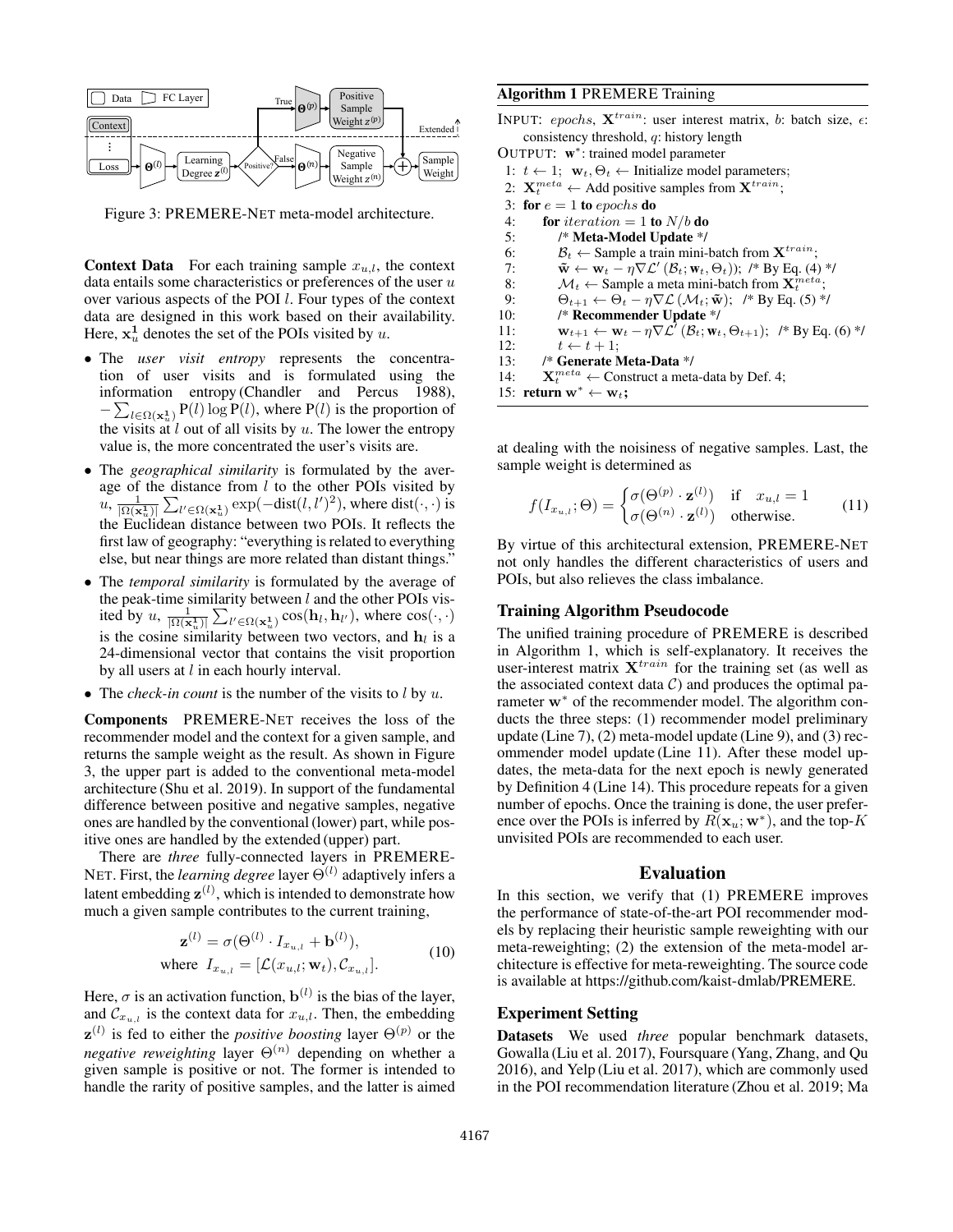| <b>Dataset</b> | <b>Users</b> | <b>POIs</b> | Check-ins | Scarcity |
|----------------|--------------|-------------|-----------|----------|
| Gowalla        | 18.737       | 32,510      | 1,278,274 | 99.865%  |
| Foursquare     | 24.941       | 28.593      | 1,196,248 | 99.900%  |
| Yelp           | 30.887       | 18.995      | 860,888   | 99.860%  |

Table 1: Profiles of the three real-world datasets.

et al. 2018). Table 1 shows the profile of these three datasets. According to usual data preprocessing (Liu et al. 2017), we excluded the users whose check-in count is less than 10 in Foursquare and Yelp and 15 in Gowalla; and the POIs whose visitor count is less than 10 in all datasets. We randomly selected 80% of check-ins as the training set and used the rest 20% of check-ins as the test set in each dataset.

Evaluation Metrics We used three widely-accepted metrics. The *precision@*K is the proportion of recommended POIs in the top-K set that are visited, and the *recall@*K is the proportion of actually visited POIs found in the top-K recommendations. The *MAP@*K is the mean of precision values at all ranks where actually visited POIs are found. We varied the number of recommendations  $K \in \{5, 10, 20, 50\}.$ For the reliability of evaluation, we repeated every task *five* times and reported the average value.

Baseline Recommenders We compared PREMERE with 11 existing POI recommender algorithms. Owing to the lack of space, the detailed discussion of seven *non-DNN-based* algorithms, MGMPFM (Cheng et al. 2012), LFBCA (Wang, Terrovitis, and Mamoulis 2013), USG (Ye et al. 2011), iGSLR (Zhang and Chow 2013), LORE (Zhang, Chow, and Li 2014), IRenMF (Liu et al. 2014), and RankGeoFM (Li et al. 2015), is deferred to the supplementary material. Here, we focus on the following four *DNN-based* algorithms.

- **CDAE** (Wu et al. 2016) is based on a collaborative denoising auto-encoder.
- PACE (Yang et al. 2017) is a Skip-gram (Mikolov et al. 2013)-based semi-supervised learning model to learn user preference and various contexts.
- **SAE-NAD** (Ma et al. 2018) is a stacked autoencoder (SAE)-based model to learn latent user preference in the self-attentive encoder with an attention structure (Yang et al. 2016) and to cover additional geographical influence in the neighbor-aware decoder.
- APOIR (Zhou et al. 2019) is a generative adversarial network (GAN) (Goodfellow et al. 2014)-based model to learn user latent preference distribution with social and geographical influence simultaneously.

Reweighting Schemes To evaluate the effectiveness of the reweighting scheme itself, we injected the following three reweighting schemes into CDAE and SAE-NAD.

- The *default* scheme involves *no* sample reweighting.
- The *heuristic* scheme involves positive sample upweighting based on a *pre-defined* heuristic function of SAE-NAD. It is defined only for positive samples as

$$
f(x_{u,l}) = 1 + \gamma \log(1 + v_{u,l}/\varepsilon), \tag{12}
$$

| Method     | CDAE+Heuristic vs.<br>CDAE+PREMERE | SAE-NAD vs.<br>SAE-NAD+PREMERE |
|------------|------------------------------------|--------------------------------|
| Gowalla    | 7.21%                              | $26.9\%$                       |
| Foursquare | 3.88%                              | 2.36\%                         |
| Yelp       | 5.79%                              | 7.50%                          |

Table 2: Precision@5 improvements by PREMERE in Figures 4, 5, and 6.

where  $v_{u,l}$  is the check-in count, and  $\gamma$  and  $\varepsilon$  are the hyperparameters of SAE-NAD. Note that the output for a specific sample does not change throughout the training.

• PREMERE is our proposed meta-reweighting scheme.

Different reweighting schemes were tested for CDAE and SAE-NAD, where the results reported in the original papers were reproduced in our environment. CDAE, CDAE+Heuristic, and CDAE+PREMERE correspond to the three variations of CDAE; SAE-NAD−Heuristic, SAE-NAD, and SAE-NAD+PREMERE correspond to the three variations of SAE-NAD because SAE-NAD is already equipped with the heuristic scheme.

Configuration We used Adam (Kingma and Ba 2015) with a learning rate  $\eta = 0.001$  and a weight decay 0.001. Regarding three hyperparameter of PREMERE, we fixed the moving average weight  $\alpha = 0.95$  and the history length  $q = 10$ , which are known as the best-performing values from relevant studies (Tarvainen and Valpola 2017; Song, Kim, and Lee 2019); the stability threshold  $\epsilon$  was set to be  $0.25 * \overline{\mathcal{H}}(x; q)$ , where 0.25 is the upper bound of Eq. (8). Our implementation was written using PyTorch and tested on Nvidia Tesla V100. For the existing algorithms, we followed the best hyperparameter setting suggested in the original papers and conducted additional grid search to find the best values for those not specified. Overall, we did our best to achieve the highest accuracy for all compared algorithms.

## Result Highlight and Summary

The meta-reweighting scheme of PREMERE improved the performance of the two recommender algorithms in all three datasets, as shown in Figures 4, 5, and 6. Accordingly, the performance boosted by PREMERE exceeded the previously-known best performance obtained by SAE-NAD. Table 2 quantifies the *precision@5* improvements of CDAE+PREMERE and SAE-NAD+PREMERE over CDAE+Heuristic and SAE-NAD, respectively.

The superior performance of PREMERE is attributed to two technical innovations: (1) the meta-reweighting scheme handles noise in the negative samples as well as scarcity of the positive samples whereas the heuristic reweighting scheme handles the latter only; (2) the meta-reweighting scheme is adaptive to the training progress and context data whereas the heuristic reweighting scheme is not.

Table 3 shows the *precision@5* results of seven non-DNN-based algorithms. PREMERE far exceeded the performance of these algorithms. See the supplementary material for details.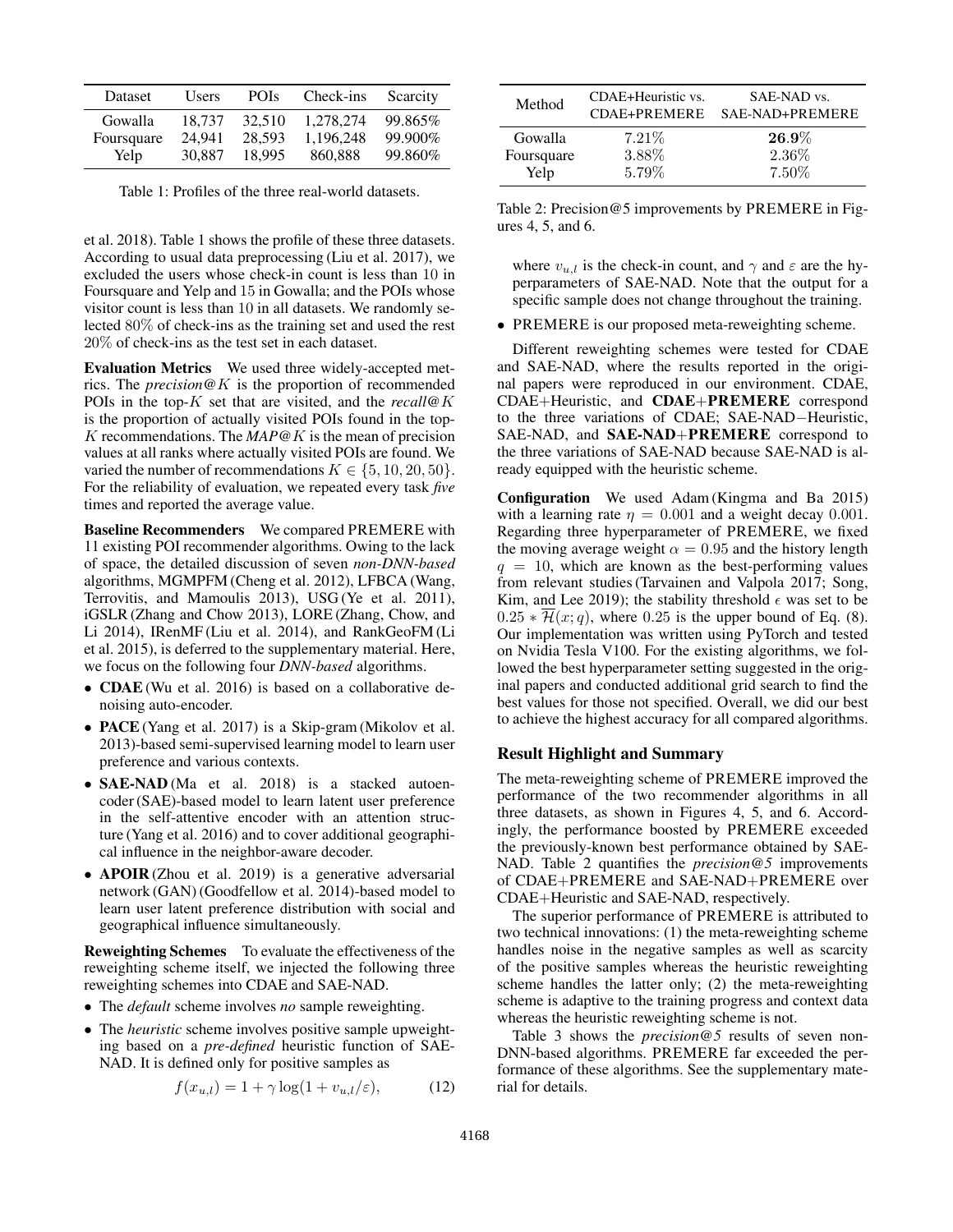

Table 3: Precision@5 results of seven non-DNN-based algorithms as well as PREMERE.

Relationship with Model Capacity As shown in Table 2, SAE-NAD generally gained a larger performance enhancement by PREMERE than CDAE owing to SAE-NAD's higher model complexity. While CDAE consists of a simple autoencoder structure, SAE-NAD additionally employs an attention mechanism (Luong, Pham, and Manning 2015; Pei et al. 2017) and geographical contexts, which offer higher capacity to understand complex user preference. Therefore, it is expected that a more powerful model can benefit from PREMERE more.

Relationship with Dataset PREMERE achieved significant improvement especially when it was incorporated into SAE-NAD and tested for the Gowalla dataset (i.e., Figure

4). This inconsistency among the datasets is attributed to the geographic distribution of check-ins. While the check-ins in Foursquare and Yelp were spread within the U.S. or a few cities in Europe, those in Gowalla were spread in the entire world. Consequently, as shown in Table 4, the proportion of other reachable POIs from each POI is the smallest in Gowalla. As SAE-NAD considers the geographic context for POI recommendation, PREMERE helps SAE-NAD effectively prune the far-away POIs, which are very unlikely to visit, by sample reweighting.

# Ablation Studies

To examine the effect of temporal ensembling and PRE-MERE-NET components, we conducted ablation studies by incorporating the following PREMERE variants into SAE-NAD. Table 5 shows the results for the Gowalla dataset.

 $2$ The results of PACE and APOIR in Figures 4, 5, and 6 are borrowed from the original papers.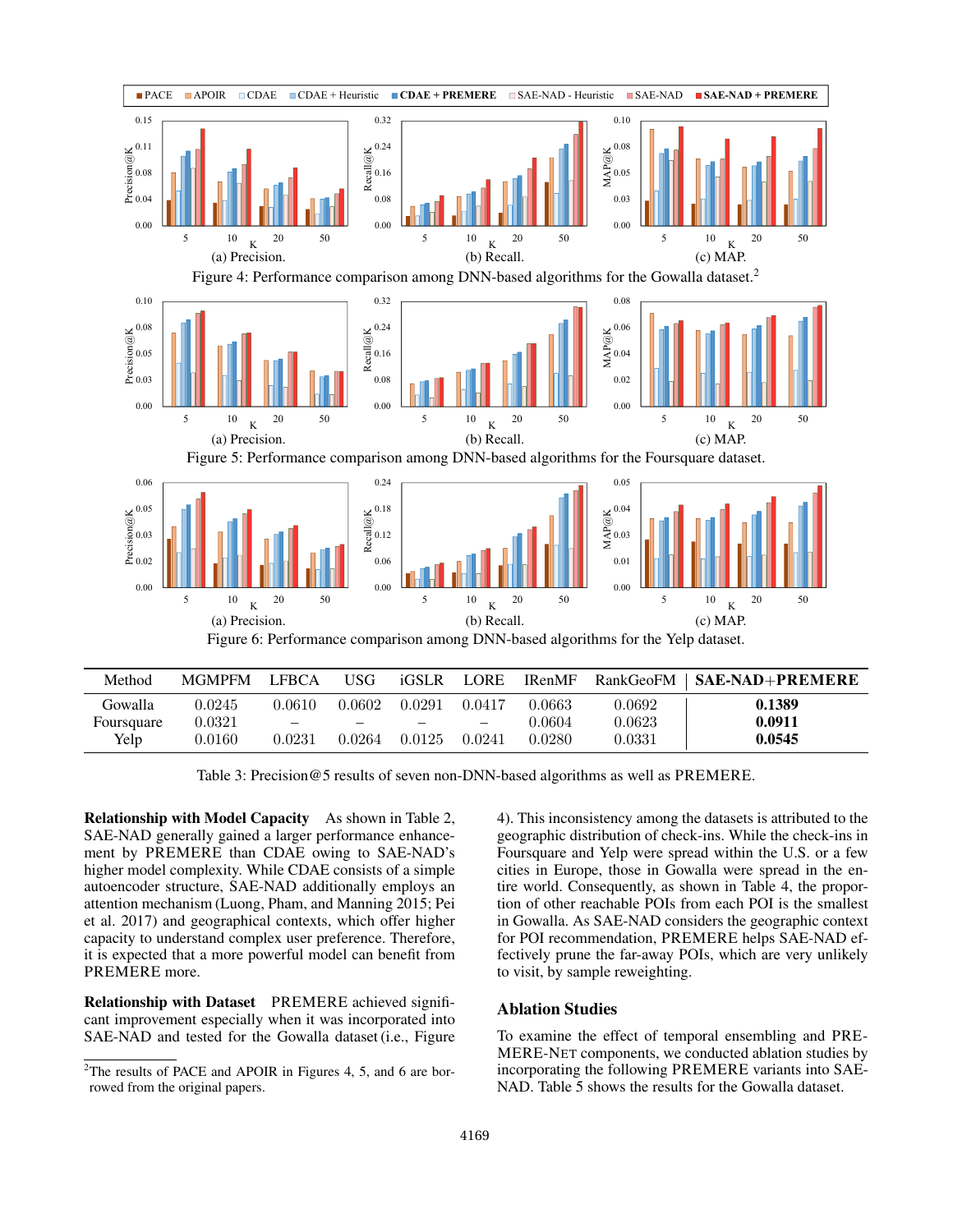| <b>Distribution</b> | Data Collection | $\%$ of POIs            |            |
|---------------------|-----------------|-------------------------|------------|
|                     |                 | $\leq 10 \,\mathrm{km}$ | $>1000$ km |
| Gowalla             | World-Wide      | 3.8%                    | 79.4%      |
| Foursquare          | U.S. Mainland   | 6.1%                    | 67.0%      |
| Yelp                | A Few Cities    | 10.3%                   | 34.4%      |

Table 4: Geographic distribution of check-ins.

| Metric                                                        | Precision $@5$             | Recall@5                   | MAP@5                      |
|---------------------------------------------------------------|----------------------------|----------------------------|----------------------------|
| <b>PREMERE</b>                                                | 0.1389                     | 0.0923                     | 0.0947                     |
| No Self-Generation<br>No Positive Boosting<br>No Context Data | 0.1259<br>0.0999<br>0.0818 | 0.0879<br>0.0654<br>0.0589 | 0.0807<br>0.0678<br>0.0536 |

Table 5: Ablation study results for the Gowalla dataset.

- *No meta-data self-generation*: In Definition 3, only the first case is enabled whereas the second case is disabled.
- *No positive boosting*: In Figure 3 for the PREMERE-NET architecture, the path to the positive boosting layer for  $\Theta_p$  (i.e., above the dashed line) is disabled.
- *No context data*: In Figure 3, the context data is also removed from the above variant (no positive boosting). Then, this variant becomes identical to Meta-Weight-Net (Shu et al. 2019).

Effect of Meta-Data Self-Generation The first variant does not use the meta-data for negative samples, which account for 99.9% of the entire dataset. As a result, the performance degrades by 9.9%, 4.8%, and 14.8% in terms of precision@5, recall@5, and MAP@5, respectively. Thus, generating the meta-data for negative samples is important, and our self-generation approach is reliable.

Effect of Positive Sample Boosting The second variant does not deal with the rarity of positive samples. As a result, the performance degrades by 28.0%, 29.1%, and 28.4% in terms of precision@5, recall@5, and MAP@5, respectively. Thus, handling the class imbalance is essential, and the PREMERE-NET architecture is proven to be effective.

Effect of Context Data The third variant may produces a sub-optimal weight, especially when the optimal weight cannot be entirely determined by the loss, i.e., when the same loss is derived for the users or POIs of different characteristics. As a result, the performance degrades by 42.1%, 36.2%, and 43.4% in terms of precision@5, recall@5, and MAP@5, respectively. Thus, utilizing context data is important, and our design is proven to be sufficient.

# Related Work

Several POI recommender algorithms, such as PACE (Yang et al. 2017), SAE-NAD (Ma et al. 2018), and APOIR (Zhou et al. 2019), have been developed using a DNN. These DNNbased algorithms are successfully shown to outperform traditional algorithms. Since we focus on sample reweighting

to further improve the performance of a DNN-based algorithm, the detailed description of such algorithms is omitted. Refer to an extensive survey (Chen et al. 2020) on recent POI recommender algorithms. Meanwhile, reweighting sample importance has been an active research topic because of its importance in improving the performance.

## Sample Reweighting in Recommendation

To make a recommender model understand user preference more precisely, various studies have suggested reweighting sample weights during model training (Hu, Koren, and Volinsky 2008; Ma et al. 2018; Zhang et al. 2018). Owing to the imbalance of check-ins in POI recommendation, SAE-NAD emphasizes the check-ins (positive samples) by assigning a higher weight by Eq. (12), which is one of the most popular weighting schemes (Hu, Koren, and Volinsky 2008). Recently, in movie recommendation with explicit user ratings, a self-paced learning (Kumar, Packer, and Koller 2010)-based reweighting strategy was proposed to select the samples for reweighting under a predefined weighting scheme (Zhang et al. 2018). Nevertheless, previous studies rely upon a *fixed* weighting function throughout the entire training process, which does not reflect different characteristics of users or POIs.

# Meta-Learning-Based Sample Reweighting

Recently, meta-learning has been started to be adopted in adaptive sample reweighting (Ren et al. 2018; Shu et al. 2019) to overcome the limitation of the fixed weighting function. These meta-reweighting strategies alternate between ameliorating a reweighting strategy and updating a target model. In L2RW (Ren et al. 2018), the set of sample weights is defined to minimize the loss on a mini-batch of a clean validation set (meta-data). In Meta-Weight-Net (Shu et al. 2019), a multilayer perceptron (MLP) with one hidden layer is used for explicitly modeling a weighting function, where the MLP is trained using a clean validation set (metadata). Nevertheless, previous studies *all* require meta-data to learn sample reweighting, which is practically infeasible to acquire in recommender environments.

# Conclusion

In this paper, we proposed PREMERE, a novel metalearning-based sample reweighting scheme for POI recommendation. The meta-model architecture, PREMERE-NET, is extended to use the well-designed context data and a separate flow of handling positive samples. In addition, the absence of meta-data, which was a critical problem of POI recommendation, is solved by the self-generation technique via temporal ensembling. Extensive evaluation was conducted by incorporating PREMERE into DNN-based POI recommender algorithms. The meta-reweighting of PREMERE significantly improved the recommendation performance by up to 26.9% in terms of the precision@5 compared with the heuristic reweighting. Overall, PREMERE can be applied to any DNN architecture and is expected to raise the POI recommendation performance.